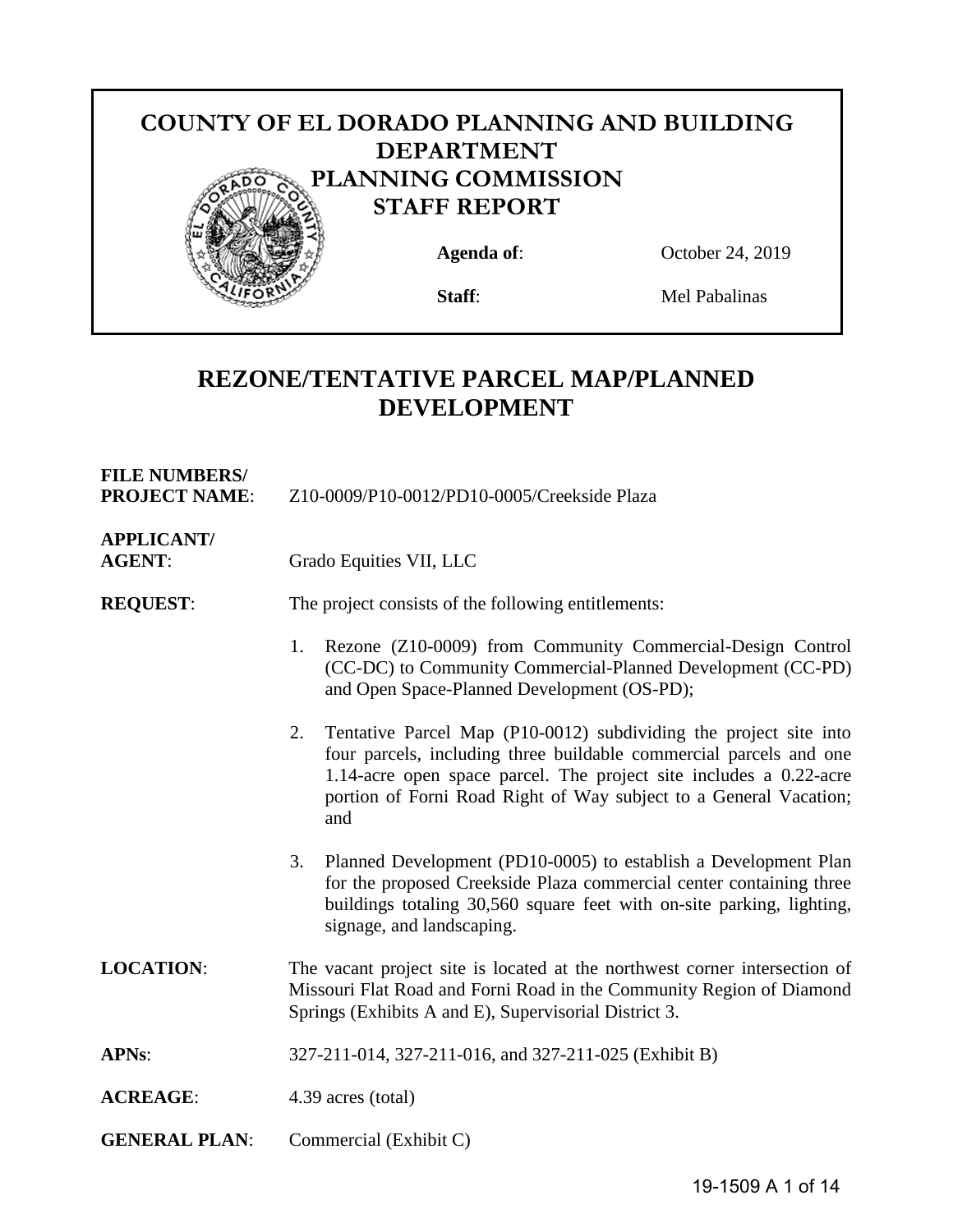#### **ZONING**: Community Commercial-Design Control overlay (CC-DC) (Exhibit D)

<span id="page-1-0"></span>**[ENVIRONMENTAL DOCUMENT](#page-1-0)**: An Environmental Impact Report (EIR) (State Clearinghouse No. 2011092017) consisting of a Draft EIR (DEIR) and Final EIR (FEIR) has been prepared for the project.

**RECOMMENDATION:** The Planning Commission recommends the Board of Supervisors take the following actions:

- 1. Adopt Resolution certifying the Environmental Impact Report (EIR) (SCH No. 2011092017) for the Creekside Plaza Project, subject to California Environmental Quality Act (CEQA) Findings;
- 2. Adopt the Mitigation Monitoring Reporting Program (MMRP) detailing the recommended Mitigation Measures in the Environmental Impact Report for the Creekside Plaza Project, in compliance with California Environmental Quality Act (CEQA) Guidelines Section 15097(a);
- 3. Approve Rezone Z10-0009 based on the Findings as presented;
- 4. Approve Tentative Parcel Map P10-0012 based on the Findings and subject to the Conditions of Approval as presented; and
- 5. Approve Planned Development PD10-0005 as the official Development Plan for Creekside Plaza project based on the Findings and subject to the Conditions of Approval as presented.

#### **EXECUTIVE SUMMARY**

Creekside Plaza is a proposed commercial development in the Diamond Springs area. The commercial development encompasses a total of 30,560 square feet of combined retail, office, and restaurant uses that is consistent with the existing commercial development in the area. As a Planned Development, the commercial development incorporates a natural amenity in the form of an open space area that preserves an existing wetland area. Creekside Plaza conforms to the applicable policies of the General Plan and provisions of the Zoning Ordinance.

## **BACKGROUND**

Creekside Plaza was originally approved by the Board of Supervisors on April 3, 2012 (Exhibit F). The approved entitlements for the project consisted of a Rezone, Commercial Tentative Parcel Map, and a Planned Development Permit, subject to an adopted Mitigated Negative Declaration (MND). Following these approval actions, a lawsuit was filed against the County on May 7, 2012, contending that the MND was legally inadequate (Exhibit G). On October 23, 2012, following the approval of a Settlement Agreement with the petitioners, the Board of Supervisors unanimously rescinded the entitlement approvals and adoption of the MND, and approved the reversal of the rezoning [from General Commercial-Design Control (CG-DC) to One-Acre Residential R1A]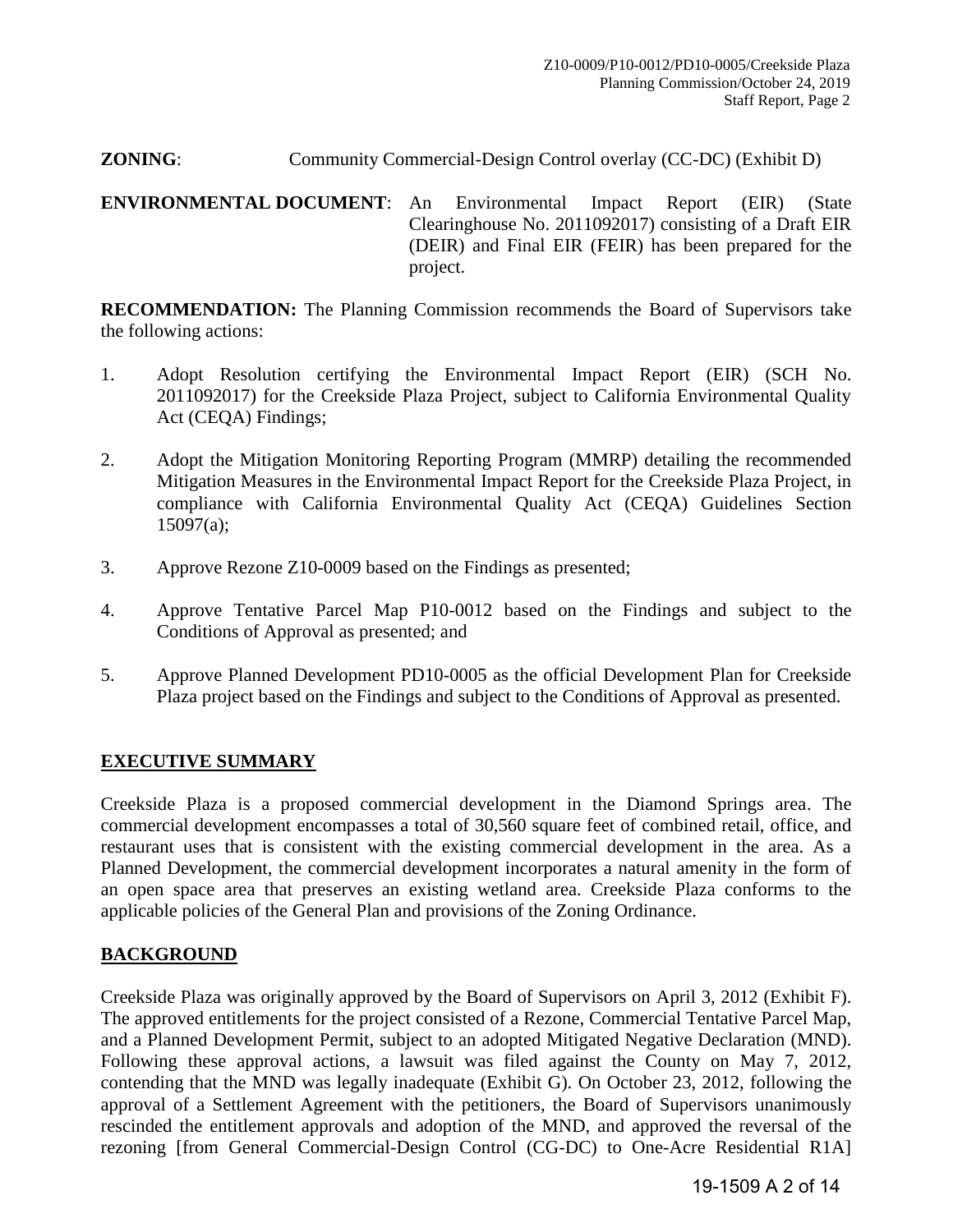(Exhibits H and I). The Resolution included a direction for a re-submittal of the project application and a preparation of an Environmental Impact Report (EIR).

The project application materials were re-submitted for review in February 2015 under the original application file numbers. The application was deemed Complete for processing in March 2015. In August 2015, the Scope of Work for the preparation of the EIR was executed. There were no significant changes to the project.

Since the rescission of the project approvals, some changes to the General Plan and Zoning Ordinance as part of the Targeted General Plan Amendment and Zoning Ordinance Update (TGPA/ZOU) that was adopted by the County Board of Supervisors on December 15, 2015 have taken place that are relevant to the project. First, the subject parcels were rezoned from One‐Acre Residential (R1A) to Community Commercial‐Design Control (CC-DC). Second, development restrictions on slopes 30% or greater under General Plan Policy 7.1.2.1, has been codified into the Zoning Ordinance under Section 130.30.060 (*Hillside Development Standards; 30 Percent Slope Restriction)*. Third, regulation of oak resource impacts under General Plan Policy 7.4.4.4 has also been codified under Section 130.39 of the Zoning Ordinance implementing the Oak Resource Management Plan (ORMP) (note: this ordinance was not a part of the TGPA/ZOU). Lastly, regulation of impacts to wetlands under General Plan Policy 7.3.3.4 has been codified under Section 130.30.030 of the Zoning Ordinance (*General Development Standards-Setback Requirements-Protections of Wetland and Sensitive Riparian Habitat*).

In response to a legal challenge regarding certification of the TGPA/ZOU EIR (*Rural Communities United v. County of El Dorado)*, the El Dorado County Superior Court issued a Peremptory Writ of Mandamus in July 2018 that directed the County, among other things, to partially decertify the TGPA/ZOU Final EIR only as it related to 11 specific responses to comments. Comment O-1-62 and its response in the TGPA/ZOU Final EIR, specifically, related to concerns about the scope of impact of development on parcels with slopes exceeding 30 percent, and was pertinent to the project.

To comply with the Writ, the County suspended taking any action on proposed projects potentially impacted by the 11 specific responses to comments identified in the Writ, until the County complied with the Writ and the Court discharged the Writ. The proposed Creekside Plaza was one of the projects put on hold.

The project was previously scheduled for the June 14, 2018 Planning Commission public hearing. However, as a result of the Writ involving the litigation concerning the TGPA/ZOU that was in process at that time*,* the project, which has elements pertinent to the litigation, was continued offcalendar.

The County prepared an Addendum to the TGPA/ZOU EIR in September 2018. The Addendum addressed the specific comments identified in the Writ, which included comments addressing development on parcels with slopes that exceed 30 percent. The Addendum was certified by the Board of Supervisors in December 2018. The Addendum did not affect land use designations, zoning or codification of policies promulgated by the TGPA/ZOU.

On January 31, 2019, the El Dorado County Superior Court judge ordered the discharge of the Writ, indicating that the County had complied with the requirements of the Writ. The order was filed with the Superior Court on March 1, 2019. Following the discharge of the Writ, the processing of the 19-1509 A 3 of 14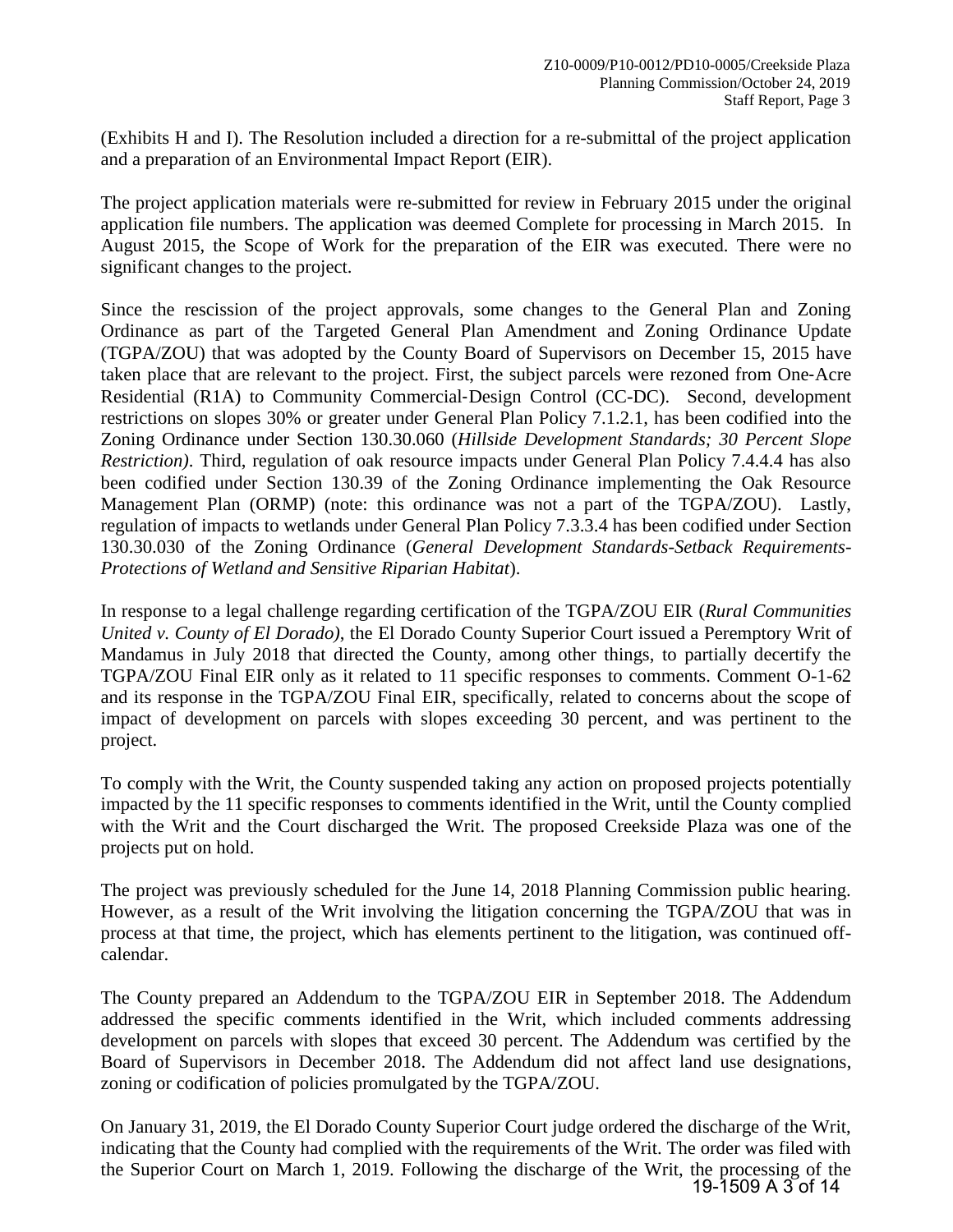project resumed highlighted by updates to specific elements of the Final Environmental Impact Report (FEIR) and related documents such the Mitigation Monitoring Reporting Program and CEQA Findings. There were no changes to the project.

## **ANALYSIS**

Site Description and Adjacent Land Uses: Exhibit E details the project location and adjacent uses. The site is surrounded by land uses consisting of existing single-family residential development on commercial-zoned parcels to the north and northwest and commercial uses located to the west, south, and east. Missouri Flat Road borders the property along the southern perimeter and Forni Road along the eastern perimeter. This area of Missouri Flat Road has been developed with commercial retail, restaurant, and office land uses, although some residential housing still exists along Forni Road and Road 2233. The Herbert Green Middle School is located to the northeast of the Project site off Forni Road.

The subject site is undeveloped and is primarily situated within a ravine containing an intermittent stream fed by water flows from storm runoff and irrigation water through a culvert under Forni Road that comes from developed parcels to the east. Portions of the stream area were placer mined at one time and tailing piles are present along the stream channel. A portion of the site has since been graded and filled flat on the south side of the creek, adjacent to Missouri Flat Road. On-site elevations range between 1,723 to 1,761 feet above mean sea level with approximately 30 percent of the parcel containing slopes below 10 percent, and an estimated 22 percent contains slopes over 30 percent. The majority of those steeply sloped portions adjoin the areas previously filled and graded with imported soil.

On-site vegetation consists of riparian trees and oaks along the ravine with the remainder covered by annual non-native grasses or disturbed, gravel areas. Approximately 0.78-acre or 18.1 percent of the 4.3-acre site is covered by oak canopy. On-site tree species other than oaks consist predominately of riparian trees such as willows and cottonwoods.

Project Description: The proposed commercial development consists of three separate buildings totaling 30,560 square feet of retail, restaurant, and office uses. The following entitlements that would need to be obtained in order to facilitate the development includes: a Rezone to change the underlying zoning designations; a Tentative Parcel Map creating three commercial parcels that would encompass the proposed commercial complex and an open space lot for resource preservation; and a Planned Development Permit to establish an official commercial Development Plan for Creekside Plaza.

The following is a summary of the project:

Rezone: Exhibit J details the proposed rezone for the project. The proposed commercial development is consistent within the range of allowable uses identified under the Commercial land use designation, which includes commercial retail, office, and service uses providing service to residents, businesses, and visitors in the area. The development is consistent with the base zone designation of Community Commercial (CC) and with the rezone to replace the Design Control (- DC) overlay with the Planned Development (-PD) combining overlay zone would facilitate the provisions of the Planned Development under Chapter 130.28 of the Zoning Ordinance to incorporate an open space area (Lot A) as part of project design. Detailed project consistency analysis with applicable General Plan policies are discussed in the *Findings* section of this staff 19-1509 A 4 of 14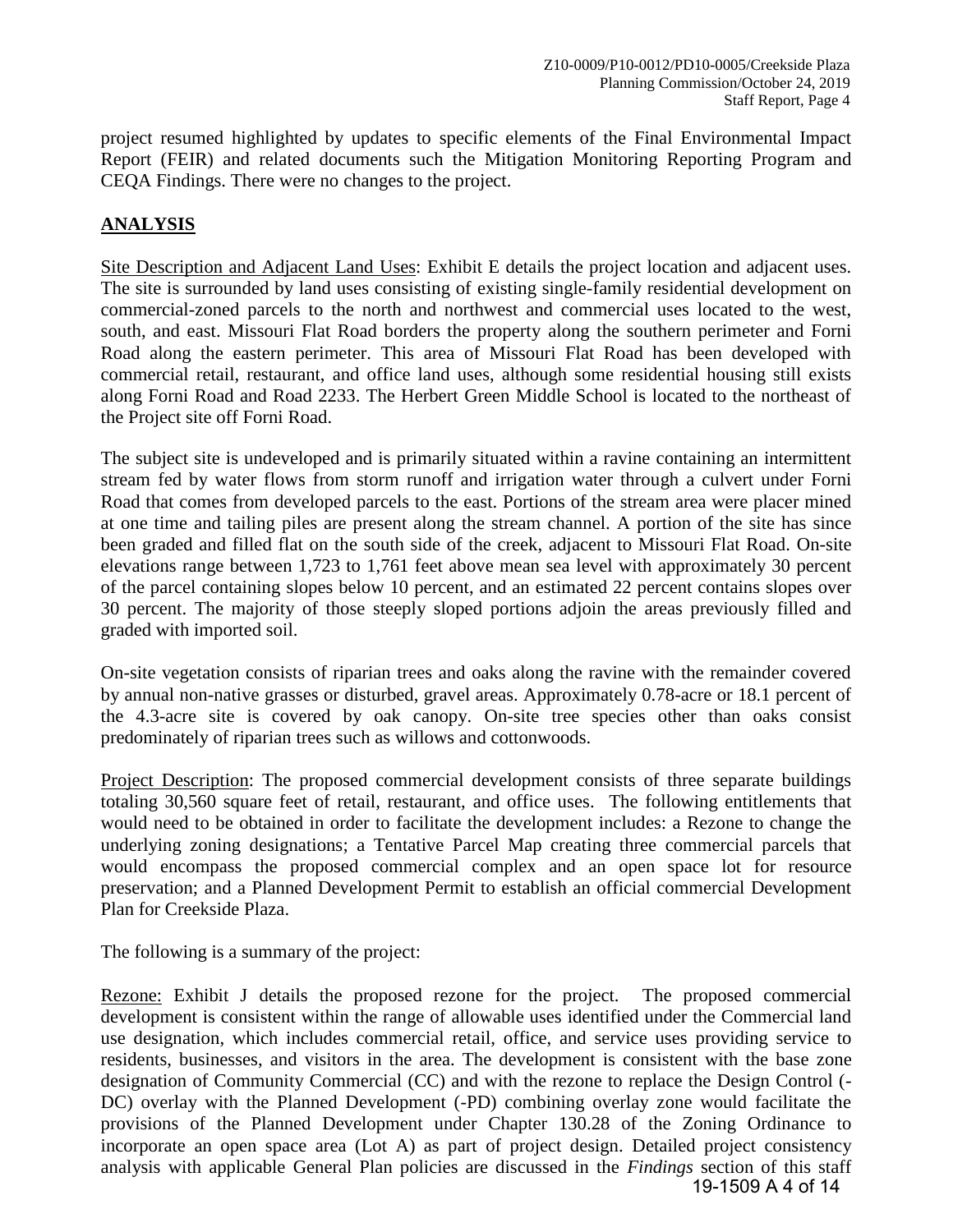report.

Tentative Parcel Map: As shown in Exhibit K, the tentative parcel map would subdivide the project site creating a total of three commercial parcels and an open space lot in accordance with the development standards of the Zoning Ordinance and provisions of the Subdivision Ordinance. Commercial Parcels 1 through 3, which range in size from 0.72 acre to 1.56 acres, exceeds the minimum parcel size (4,000 square feet) and width (60 feet) per the Community Commercial zone district standards, while Open Space Lot A (1.14 acres) is also consistent with the Open Space (OS) zone district standards as part of the Development Plan. Open Space Lot A encompasses 25% of the project site. Each commercial parcel would accommodate a building, while the open space parcel would be dedicated for resource preservation purpose.

The overall property to be subdivided includes a total of 0.22-acre of existing County Right-of-Way along Forni Road that was part of an abandoned Caltrans right-of-way for the old U.S Highway 50. A separate General Vacation to vacate ownership of the property would be processed through the Transportation Department, subject to approval by the Board of Supervisors. The vacation will be reviewed by the affected utility entities with recorded easement rights through this road section and obtain input on the abandonment. Once formal vacation is approved, the County would quit claim ownership of the abandoned land.

A final Parcel Map would need to be filed in order to legally create these parcels. Detailed consistency analysis with the County Subdivision Ordinance is further provided below in the *Findings.*

Planned Development Permit*:* Exhibits L through T and V-V.1 illustrate the preliminary Development Plans for Creekside Plaza. As an integrated commercial development, Creekside Plaza consists of three separate buildings (one building on each commercial parcel) that would accommodate a retail, fast food restaurant, and office uses, consistent with the commercial zone district (Exhibit M). Each building meets the minimum required setbacks to the new corresponding parcel lines and would not exceed maximum required building heights and commercial Floor Area Ratio (F.A.R) for the development. The development site layout and architectural design of the buildings conform to the applicable elements of the Missouri Flat Corridor Design Guidelines including the use of materials, color scheme, and architectural theme (Exhibits N through P).

The commercial development would be served by on-site parking and circulation designed with landscaping and lighting. Consistent with the Zoning Ordinance, a total of 156 parking stalls would be provided and mutually shared by all users and patrons of the complex. The quantity exceeds the 139 stalls required by the ordinance. The parking lot includes a total two RV stalls, 20 compact stalls, and two designated loading areas. One designated loading area is located in front of Building B and another at the northwestern end of the site (note: the northwestern loading area is undersized and would require modification according to achieve a dimension of 12 feet x 40 feet as part of final Site Plan for the project). The project site would be accessed at two locations along Missouri Flat Road and one along Forni Road.

Building B, which includes a fast food restaurant, features a single drive-through lane facility that can accommodate approximately 10 vehicles within the 200-foot long lane. The parking lot would have landscaping in designated planter areas utilizing select native and water conserving plants (Exhibit V). Select landscaping plants are also proposed to be planted within the Open Space Lot A adjacent area to the development as part of the wetland restoration program (Exhibit V.1). (Note: 19-1509 A 5 of 14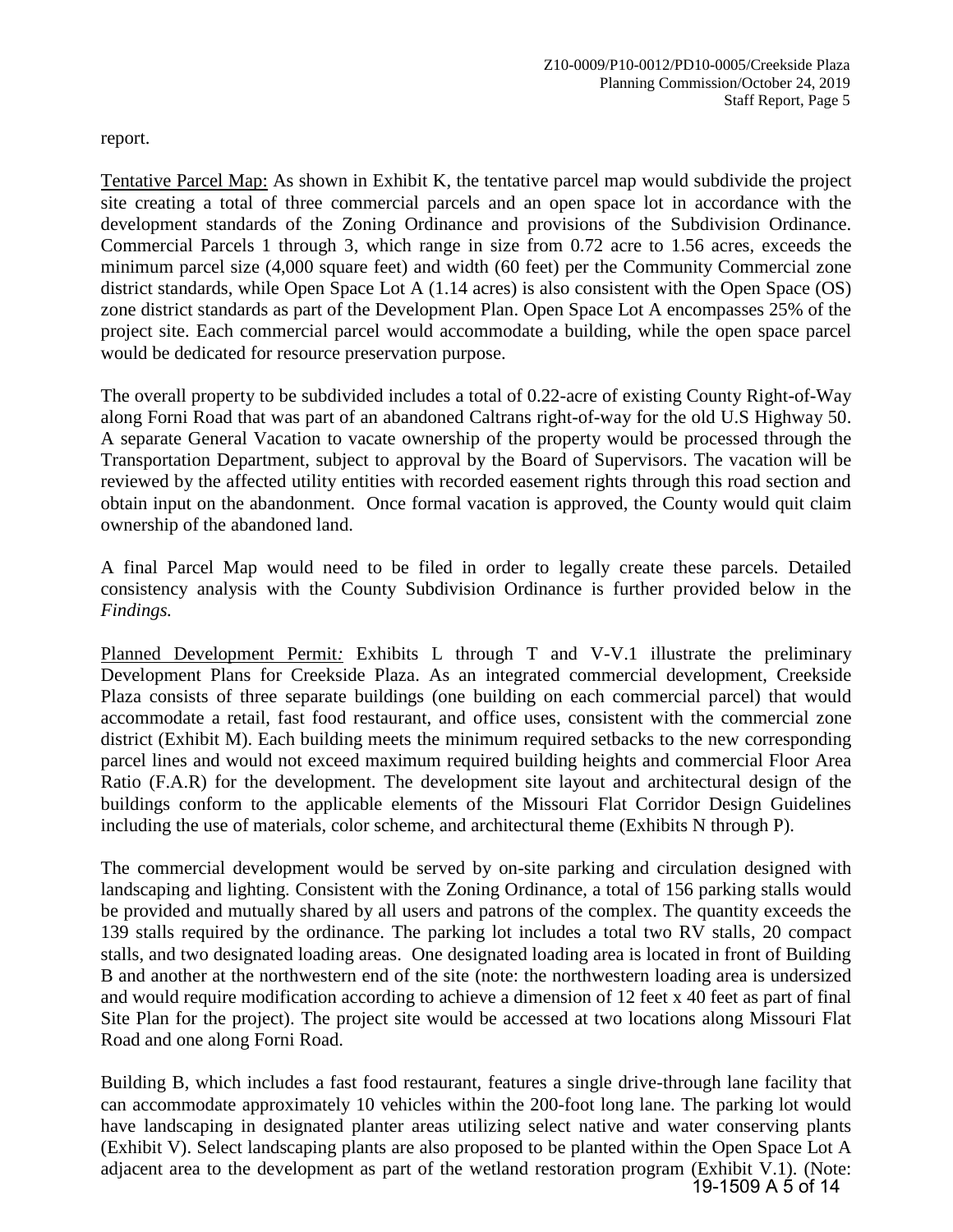The submitted landscape plan is based on an earlier version of the project which is substantially sufficient for analysis of project's conformance to the landscape requirements. Final Photometric Plan shall be reviewed and verified for conformance to applicable standards prior to issuance of building permit.)

Site Lighting: Proposed site lighting is based on a preliminary photometric plan depicts the use of various lighting standards and poles at specific locations within the development (Exhibit Q). Some of the proposed light poles exceed the 15-foot tall height specified in the Missouri Flat Design Guidelines. In order to meet the requirements of the guidelines, a condition of approval has been added requiring final photometric plans be designed to meet the applicable lighting standards for commercial development. (Note: The submitted photometric plan is based on an earlier version of the project which is substantially sufficient for analysis of the project's lighting impacts. Final Photometric Plan shall be reviewed and verified for conformance to applicable standards prior to issuance of building permit.)

Signs: On-site signs proposed for the development include a total of 10 freestanding monument and directory signs that would identify the name of the future tenants of the development complex (Exhibit R). The exhibits specify the location, design and materials, dimensions, and illumination of the signs. The design of the signs matches the design of the proposed commercial buildings. The proposed quantity of monument signs (five along Missouri Flat Road) exceed the maximum allowed sign of one (1) sign and sign area (80 square feet) at 315 square feet for a multitenant integrated development per street frontage. The Missouri Flat Road project frontage measures approximately 780 feet and the distance between the proposed signs range from 120 feet to 240 feet along the frontage. The height of the tallest sign is 9 feet, which is below the 20 feet maximum height, and signs are internally illuminated. These monument signs would not dominate the design of the development but compliments the design of the buildings and blend with perimeter landscaping. The directory signs are not subject to the Sign Ordinance. Through the provisions of Planned Development, the project proposes to deviate from the applicable standards of the Sign Ordinance.

Though referenced on the Sign Plan exhibits, tenant wall signs would also be utilized for each building; however, no specific details have been provided as part of this application. A submittal of a separate Planned Development permit application for the wall signs would be required in order to verify consistency with the applicable standards of the Sign Ordinance and Missouri Flat Design Guidelines. This supplemental application may be reviewed by the Planning Commission or administratively reviewed at staff level.

The balance of the commercial complex includes bicycle racks, designated outdoor seating areas, and three trash enclosures.

Access and Frontage Road Improvements: Access to site would be at two Right-in, Right-out connection points along Missouri Flat Road and an All-movement access point along Forni Road (Exhibit M and S). Project frontage improvements shall include 6-foot wide sidewalks consistent with the County Design and Improvement Standards Manual (DISM) standards and existing sidewalks in the immediate project area. Conditions of approval Nos. 12 and 13 would require the developer to widen Missouri Flat Road along its frontage to accommodate additional northbound lanes, curb and gutter, as well as widening along Forni Road to include reconstruction of curb, gutter and sidewalk and striping for bicycle and pedestrian (school cross walk) lanes.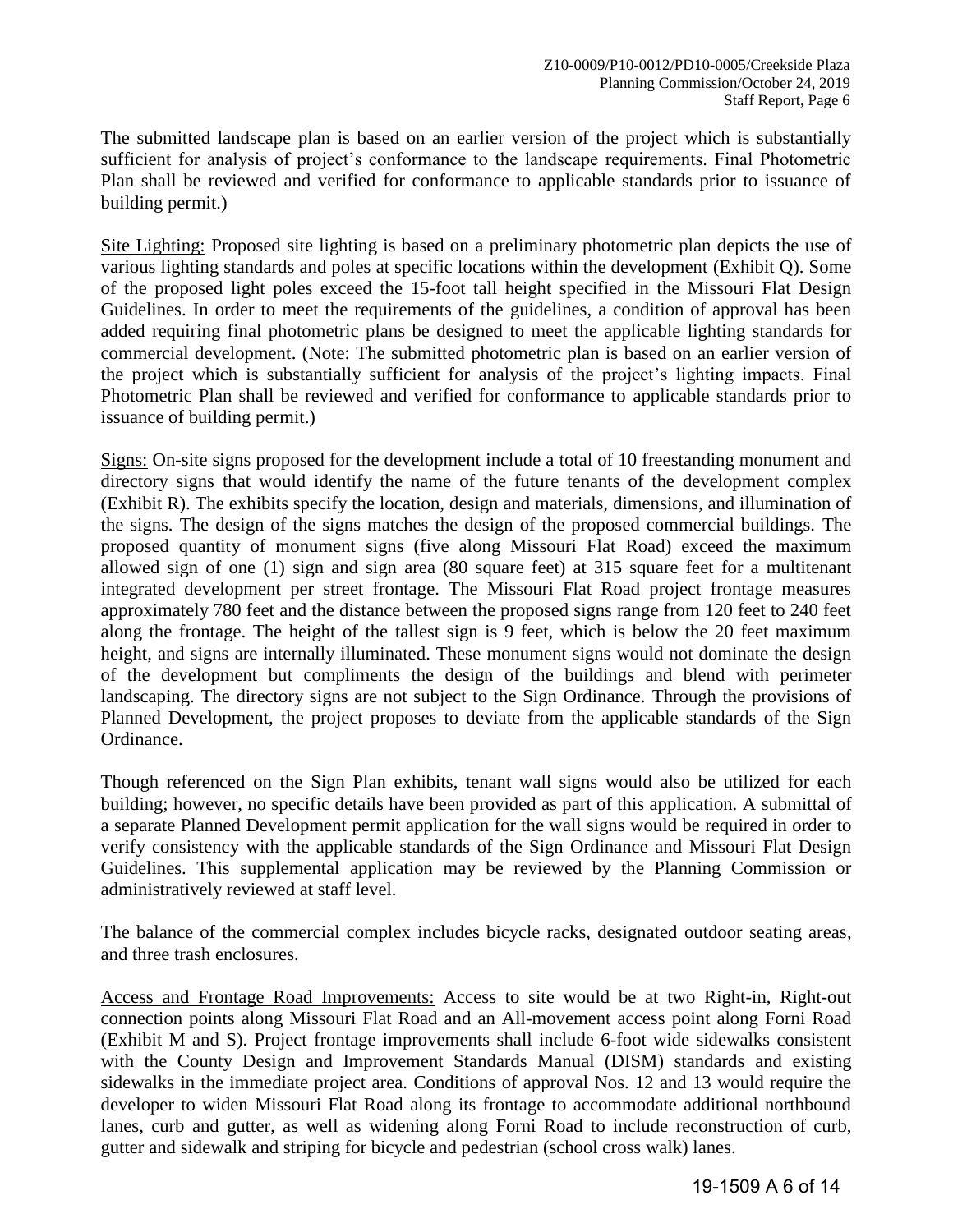Utilities and Drainage: The commercial development would be served by El Dorado Irrigation District (EID) for water and sewer services (Exhibits T and T.1). The project would connect to existing EID wastewater water and sewer facilities which consist of an existing 10‐inch water line in Forni Road and a 6‐inch sewer line and lift station located to the north on an adjoining parcel in order to facilitate the service.

An existing ten-inch water line located in Forni Road would be extended into the project site to acquire water service. EID has determined that there are adequate equivalent dwelling units (EDUs) to serve the proposed project. This water line has been determined by EID to have the ability to deliver the Diamond Springs-El Dorado Fire Protection District required fire flow services. Two new on-site fire hydrants would be installed as part of the project. A Facility Plan Report shall be reviewed and approved by EID as part of and prior to approval of Improvement Plans for the project.

The project site currently drains stormwater into the unnamed intermittent stream that flows from southeast to northwest for a distance approximately 4,000 feet into Weber Creek (Exhibit S). According to the submitted preliminary drainage report, off-site storm water would be routed through the project inside an underground four-foot diameter pipe and into the existing creek channel. On-site storm water is proposed to be collected through a network of underground storm water pipes and drains conveyed to the northerly portion of the site where it will be filtered through a CDS, (a filtering device), in order to ensure water quality is preserved. No new off-site stormwater facilities would be required and the project is estimated to increase channel flow by less than one percent.

Existing phone and electrical infrastructures would be extended near the parcel boundaries of the project site for service access. Two underground propane tanks would installed in the landscape area of the parking lot adjacent to the open space lot.

Site Improvements: Anticipated site improvements would include construction of the parking lot, drive aisles, and accesses, trenching for the underground wet and dry utilities, installation of retaining walls and establishing of final pads for each commercial building (Exhibits S). Approximately 3.25 acres of the 4.39 acre site would be disturbed with the balance of 1.14 acre would be preserved within Open Space Lot A. Because the project site is within a ravine area, approximately 44,697 cubic yards of fill is anticipated to be imported from off-site location and placed on-site to establish the commercial building pad. This fill would result in approximately 299 foot long portion of the intermittent wetland and swale area to be filled, affecting approximately 0.37 acres of the 0.66 acres of the delineated wetland area. The fill would be supported by a proposed maximum 27-foot tall retaining wall separating the fill area from the remaining streambed conservation area delineated by the Army Corps of Engineers through the 404 Permitting Process. Application of Mitigation Measures MM BIO-2 through BIO-4 would employ protection and preservation measures through federal and state agency permitting processes.

Approximately 0.42 acres of the existing 0.78 acres of oak canopy would also be impacted by the development while the remaining 0.36 acres of canopy would be preserved primarily within the open space lot (Note: The overall tree canopy is 2.47 acres of the 4.3-acre site, which includes willows and cottonwoods). As evaluated in the DEIR, impacts to these resources would be mitigated through application of Mitigation Measure MM BIO-5, which requires compliance to the Oak Resource Management Plan (ORMP) as codified in Chapter 130.39 (Oak Resources Conservation) of the Zoning Ordinance.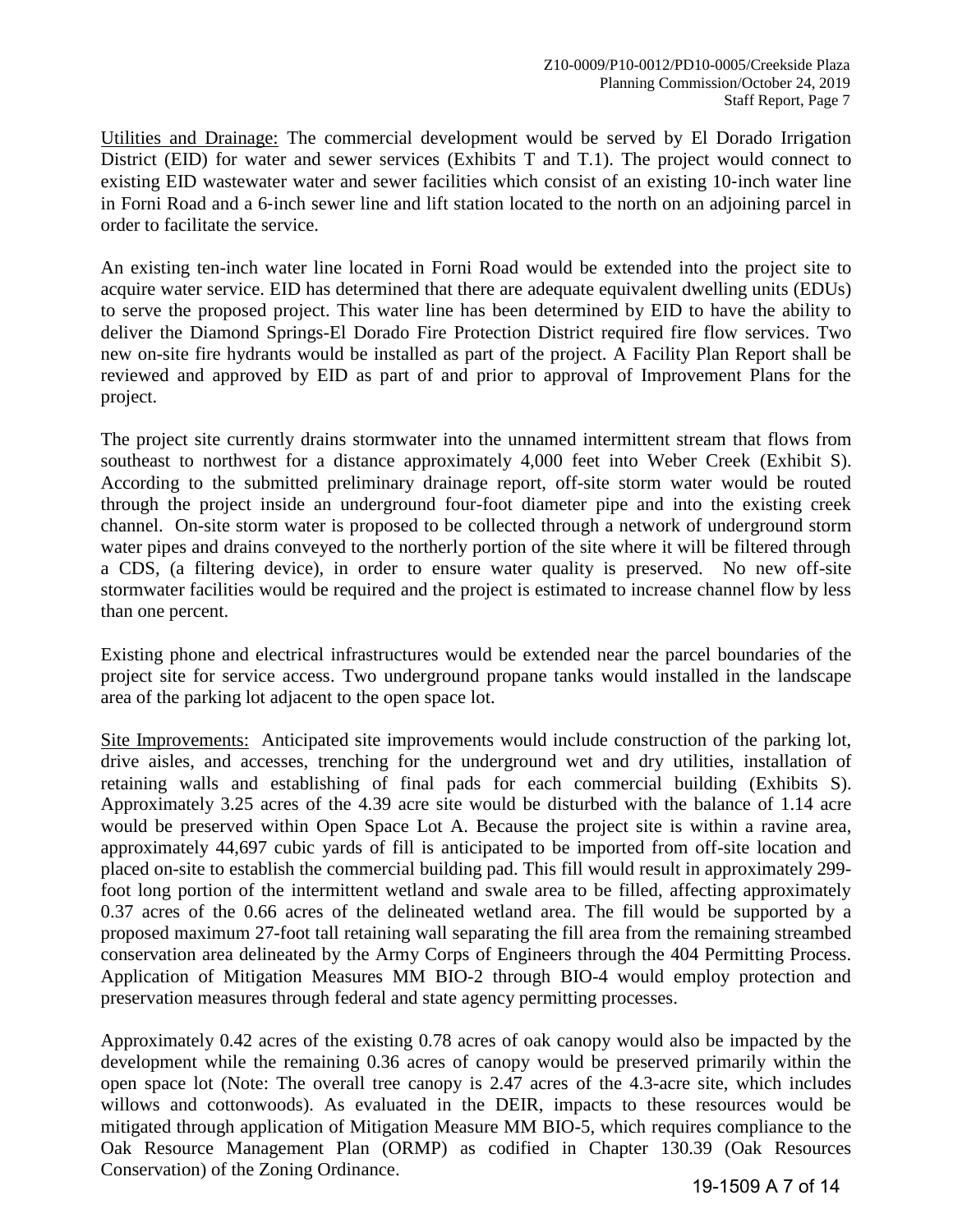Construction Plans including Grading Permit and Improvement Plans would be reviewed by affected agencies for conformance to project conditions of approval, environmental mitigation measures, and applicable standards.

## **Consistency**

The project has been reviewed and verified for consistency with applicable General Plan policies, provisions of the Zoning and Subdivision Ordinance, and compliance with the California Environmental Quality Act (CEQA). The following is a summary of the project consistency analysis. Detailed discussion is provided in the attached *Findings.*

General Plan: General Plan Policy (Land Use Element) 2.2.5.2 requires all discretionary projects to be reviewed for consistency with applicable General Plan Policies. The proposed uses for Creekside Plaza are permitted under the zone designation in an area where similar intense commercial development and public infrastructures exist. The proposed development meets the applicable Planned Development objectives involving preservation of sensitive resource and clustering of intense development, Land Use policies involving design, intensity, and compatibility, Conservation policies involving resource preservation and protection, and Public Services and Utility Element involving connection to existing public services are also verified for consistency.

Zoning: Creekside Plaza is consistent with the applicable development standards of the Community Commercial zone district. The commercial planned development would be sufficiently parked, meets the required setbacks, landscape and lighting requirements, and preserves sensitive resource and constrained areas of the site. As a Planned Development, the project would cluster the commercial land uses to minimize impacts on existing natural resources, is compatible with the surrounding uses, and minimizes environmental impacts.

Subdivision Ordinance: The proposed Tentative Parcel Map conforms to the applicable policies of the General Plan involving density and intensity, land use compatibility, and resource protection. The design of the subdivision is suitable for the site where existing public infrastructure (ie. road access, water, sewer and storm drainage) would be available for the commercial development to utilize. Mitigation measures have been identified to reduce the identified environmental impacts and conditions of approval would be applied to ensure orderly and safe implementation of the development.

Environmental Review (CEQA): An Environmental Impact Report (EIR) has been conducted analyzing the project's potential environmental impacts. Consistent with CEQA Guidelines Section 15063(c)(3), an Initial Study was prepared to identify which effects of the project were determined not to be significant; explain the reasons for determining that those effects would not be significant; and focus this Draft EIR (DEIR) on only the effects determined to be potentially significant. As indicated in the Initial Study, with the implementation of mitigation, impacts would be less than significant for all impact areas except for air quality, greenhouse gas emissions, and transportation. The Initial Study identified that additional analysis is warranted to fully determine impacts related to these topical areas. As such, the DEIR focuses primarily on Air Quality, Greenhouse Gas emissions, and Transportation resources (Exhibit U).

A Notice of Preparation (NOP) for the preparation of the DEIR was issued on January 27, 2017, which was circulated for a statutory 30-day public review period beginning on January 28, 2017 19-1509 A 8 of 14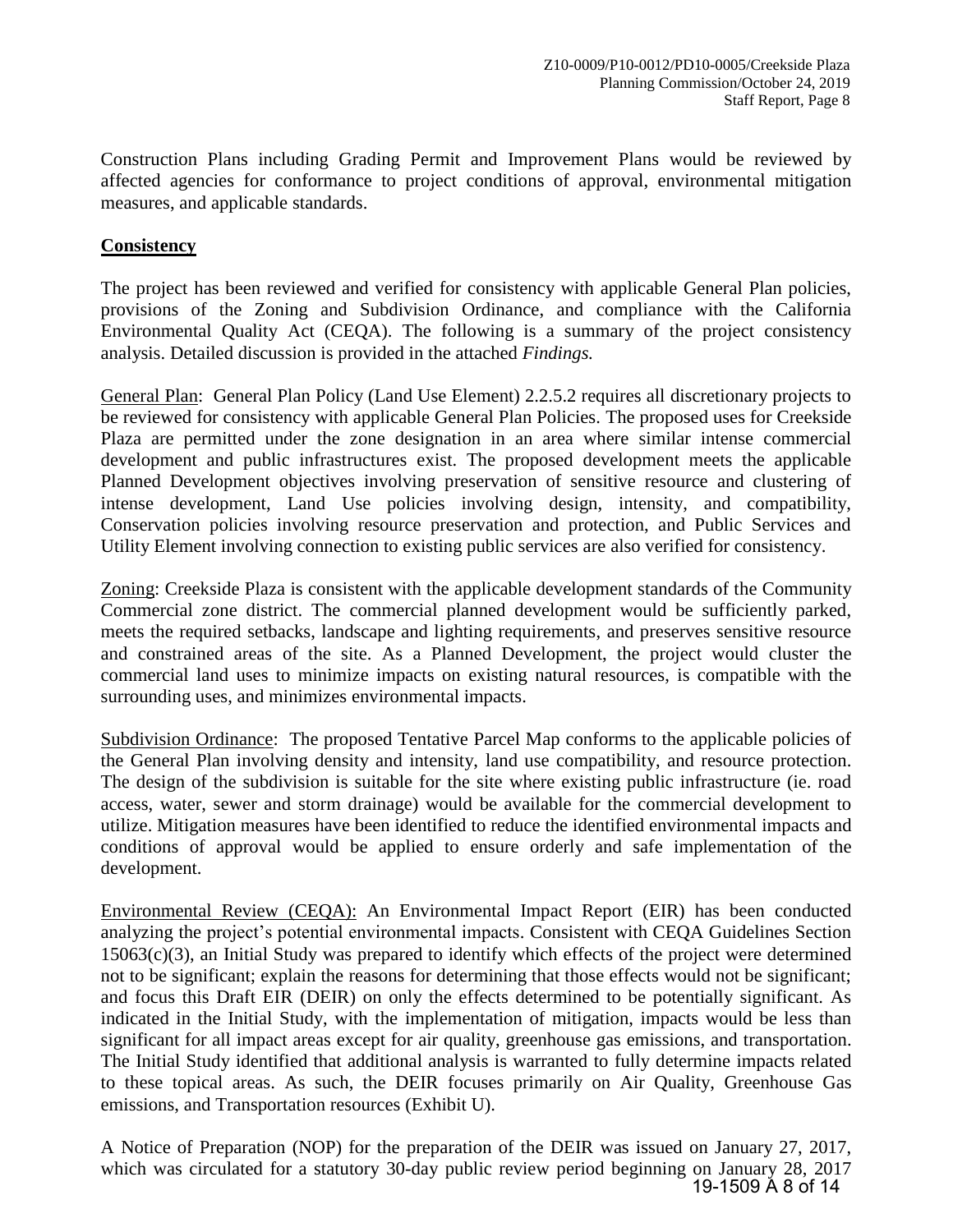through February 27, 2017. The scope of the DEIR includes the potential environmental impacts identified in the NOP and Initial Study, along with the issues raised by agencies and the formal public comments received in response to the NOP and Initial Study. The NOP, Initial Study, and related comments are contained in Appendix A of the DEIR. A public scoping meeting for the proposed project was held on Wednesday, February 15, 2017 at the Placerville Seventh-Day Adventist Church.

The DEIR was published and circulated for a 60-day public review period beginning on December 12, 2017 ending on February 15, 2018, which is more than the 45-day review period for an EIR required under CEQA. The document includes discussions on the objectives of the project, recommended feasible mitigation measures applied on identified project impacts, and project alternatives that would reduce or eliminate significant adverse environmental effects. An informal workshop with the Planning Commission on the DEIR was conducted January 25, 2018.

Resource impacts related to Aesthetics, Light and Glare, Agriculture and Forestry, Cultural, Geology and Soils, Greenhouse Gas Emissions, Hazards and Hazardous Materials, Hydrology and Water Quality, Land Use and Planning, Mineral Resources, Noise, Population and Housing, Public Services, Recreation and Utilities and Service Systems were all determined to be less than significant without the need for mitigation. Resource impacts associated with Air Quality, Biological, Greenhouse Gas, and Transportation were determined to be significant, but would be mitigated to less than significant level subject to application of identified mitigation measures. Discussion on the impact analysis is summarized below under *Project Issues*. Implementation of the project would not result in any significant and unavoidable impacts.

Following the completion of the DEIR public review, a Final EIR (FEIR) for the project was completed in April 2018. The April 2018 FEIR included formal responses to public comments received on the DEIR from several agencies and general public, and an Errata section detailing the changes and corrections to the DEIR were included in Appendix A of the FEIR. The original version of the FEIR was made available to the public as part of an El Dorado County Planning Commission meeting in June 2018, at which time the Planning Commission was expected to consider EIR certification and project approval. The County received written comments on the project in advance of meeting. The comments are part of the record for the Planning Commission's consideration of EIR certification and project approval. Staff recommended off-calendar continuance of the project to allow time for staff to review public comments and because litigation pertaining to the TGPA/ZOU was still ongoing. No action was taken to certify the EIR.

Following discharge of the Writ in early 2019 and in view of the Court's ruling on the TGPA/ZOU EIR concerning adequacy of responses to comments on a draft EIR and other matters, County staff determined that certain revisions to the April 2018 FEIR were necessary to reflect changed circumstances between April 2018 and March 2019, and also to address public comments that were received prior to the June 2018 Planning Commission. The result of that effort is a revised FEIR prepared in August 2019. The August 2019 revised FEIR (Exhibit W) supersedes in its entirety the April 2018 FEIR.

The revisions resulting in the August 2019 revised FEIR are editorial. The revisions are intended to: provide updated planning-related information; elaborate on responses to public comments included in the April 2018 FEIR; and address comments received in June 2018, particularly as they relate to Measure E/Measure Y (traffic mitigation) and oak woodlands mitigation. In addition, where necessary, certain text in the DEIR was also clarified, and mitigation measures were revised to 19-1509 A 9 of 14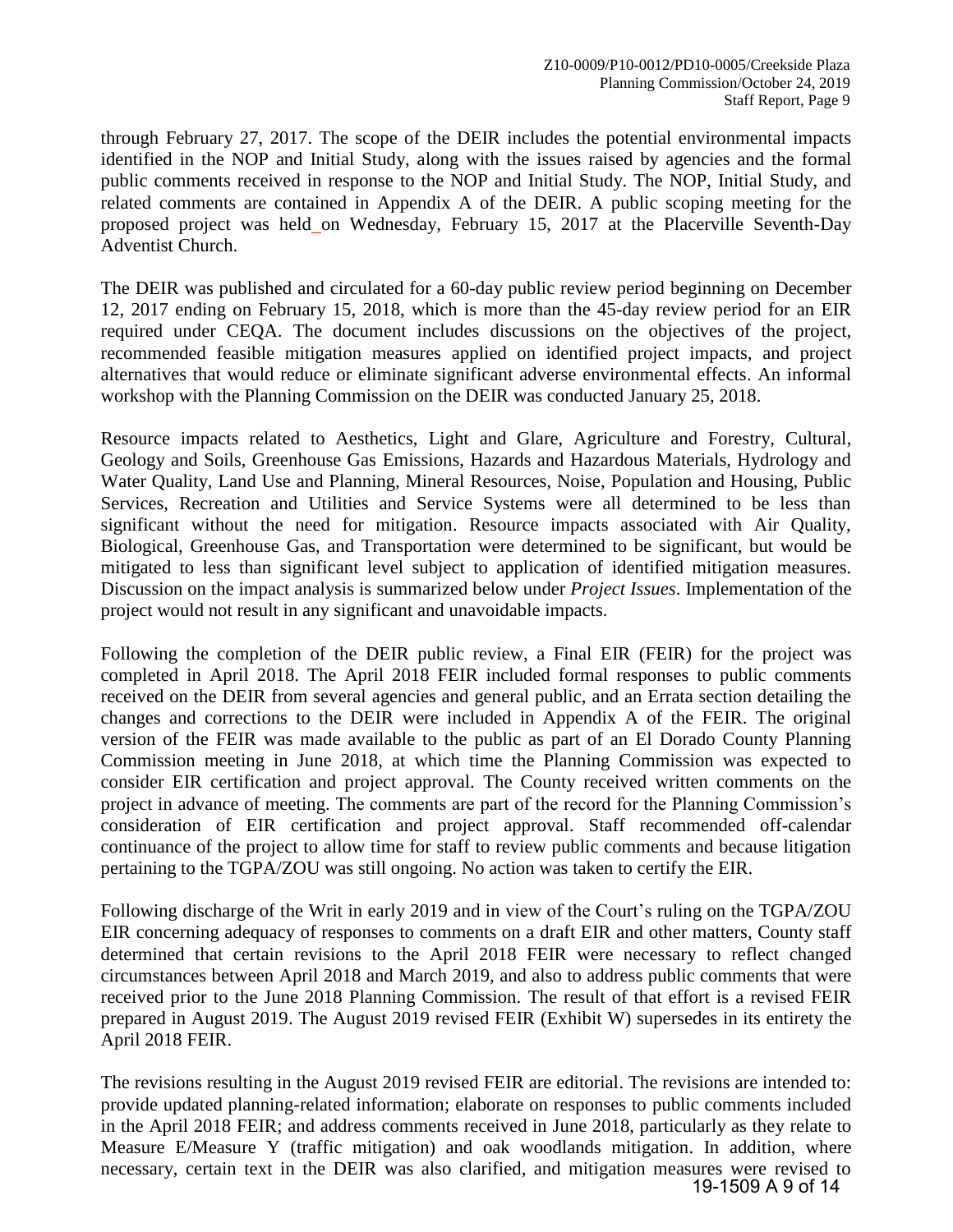provide greater clarity and specificity regarding actions and timing. Changes to the DEIR and mitigation measures are shown in Section 3, Errata, in the FEIR. The August 2019 revised FEIR also includes a table in Appendix A showing the revised response and the original response presented in the April 2018 FEIR, for reference only and to allow for comparison.

The afore-mentioned changed circumstances resulting in a revised FEIR relate to planning issues, not environmental impact conclusions, and do not trigger the need for recirculation of the EIR. CEQA Guidelines Section 15088.5 requires a lead agency to recirculate an EIR for further review and comment when significant new information is added to the EIR after public notice is given of the availability of a draft EIR, but before certification. No "significant new information" as defined by CEQA Guidelines Section 15088.5(a) has been added to the August 2019 revised FEIR. Section 15088.5 provides that "[n]ew information added to an EIR is not 'significant' unless the EIR is changed in a way that deprives the public of meaningful opportunity to comment upon a substantial adverse environmental effect of the project or a feasible way to mitigate or avoid such an effect (including a feasible project alternative) that the project's proponents have declined to implement."

The August 2019 revised FEIR makes only minor technical changes, clarifications, or additions to the DEIR and April 2018 FEIR. The minor changes, clarifications, or additions to the DEIR and FEIR do not identify any new significant environmental impacts or substantial increase in the severity of any environmental impacts, and do not include any new mitigation measures that would have a potentially significant impact. Therefore, recirculation of the FEIR is not required, because none of the changes involve "significant new information," and were either environmentally benign or environmentally neutral, and thus represent the kinds of changes that commonly occur as the environmental review process works toward its conclusion.

In accordance with Section 21081 Public Resource Code and Section 15091 of the CEQA Guidelines, Findings of Fact for Creekside Plaza has been prepared and is attached as Exhibit X. This document details the environmental determination and conclusions made on the project as supported by the analysis in the EIR. In accordance with CEQA Section 15074(d), the Findings include a Mitigation Monitoring Reporting Program (MMRP) which details the applicable feasible mitigation measures that would mitigate the impacts to less than significant. The exhibit also includes a copy of the Mitigation Measure Agreement signed and executed by the applicant confirming acceptance of the mitigation measures.

## **Project Issues**

## 1. Development and Disturbance on Slopes with 30% Gradient or more

Portions of the commercial development would affect areas of the property constrained by slope in excess of 30 percent. These 30% slope areas, which composes 19% of the project site, is primarily situated within a ravine containing an intermittent stream fed by water flows from storm runoff and irrigation water through a culvert under Forni Road that comes from developed parcels to the east. As discussed above, portions of this intermittent area would be filled in order to achieve the necessary area for the commercial development.

Development on these 30% slope is subject to the provisions under Section 130.30.060 (*Hillside Development Standards; 30 Percent Slope Restriction)* of the Zoning Ordinance. Specifically, the project would employ the standards under Reasonable Use of Existing Lots or Parcels, *where reasonable use of an existing lot or parcel would otherwise be denied* due to development or 19-1509 A 10 of 14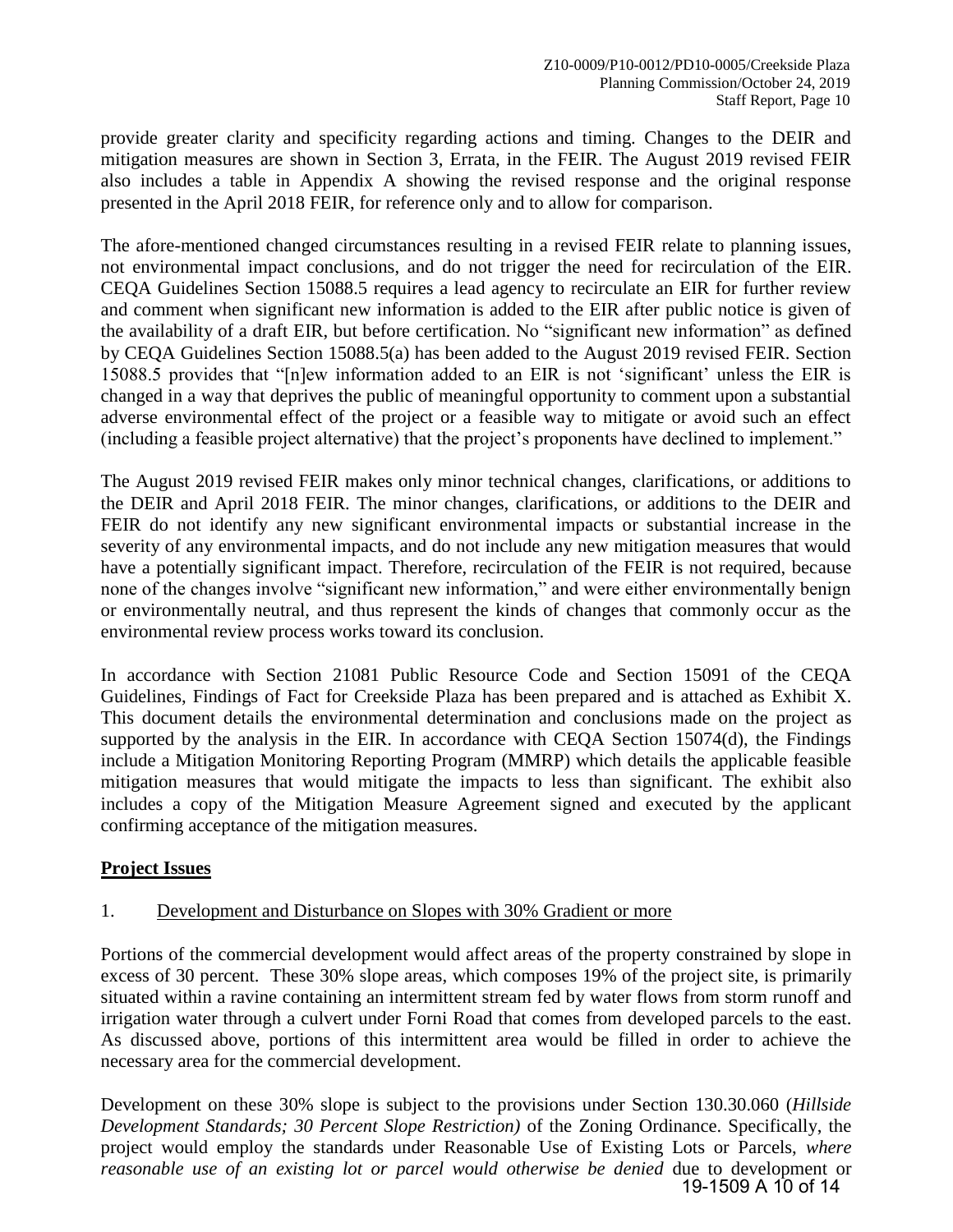disturbance of steep slopes. As discussed below, specific findings in the ordinance must be met in order to be considered for this provision:

a. The proposed use is consistent with the General Plan and Zone designation for the property;

*Response: The proposed development is consistent with the Community Commercial zone district and Commercial land use designation.* 

b. The development or disturbance will not impair the stability of slopes on the property or on surrounding properties;

*Response: The 30% slope area affected by the development would require to be filled and incorporated as part of the overall creation of the developed area for the development. Technical reports will be reviewed and verified during construction plans to ensure proper engineering techniques and measures are undertaken in stabilizing the slopes of the project site and surrounding properties.* 

c. The development or disturbance will conform to the requirements of the County Grading Ordinance, including best management practices for erosion and sedimentation control;

*Response: BMPs for erosion and sedimentation control and other construction standards of the Grading Ordinance applicable to the project shall be verified during permit plan reviews and enforced during construction.* 

d. Design techniques have been utilized, where feasible, to respect natural contours, including rounding of cut and fill slopes to minimize abrupt edges;

*Response: Applicable design techniques shall be considered for the project in order to minimize abrupt site edges and provide appearance of natural contours.* 

e. The proposed use complies with the development standards of Subsection C (Development Standards Applicable to Slopes 30 percent or Greater) above.

*Response: The proposed commercial development complies with the development standards under Subsection C. Grading and Building Permits shall be required prior to any construction of the project.* 

As designed, conditioned and with adherence to County Codes, the project would incorporate "Best Management Practices," mitigation measures and a wetland preserve area to minimize impacts on the remaining 30 percent slopes, and allow reasonable use of parcels that are designated commercial uses but are constrained by an existing intermittent streambed. The request to allow development on slopes in excess of 30 percent could be found to be consistent with the ordinance.

2. Wetland Impacts

As discussed above, site improvements would impact approximately 0.37 acres of the existing wetland areas (including a 299-foot long portion of stream habitat). Impacts to these resources have been evaluated in the EIR and mitigation measures are incorporated in the MMRP to minimize the impact to the resource. This component of the project is also consistent with Section 130.30.030 of the Zoning Ordinance (*General Development Standards-Setback Requirements-Protections of* 

19-1509 A 11 of 14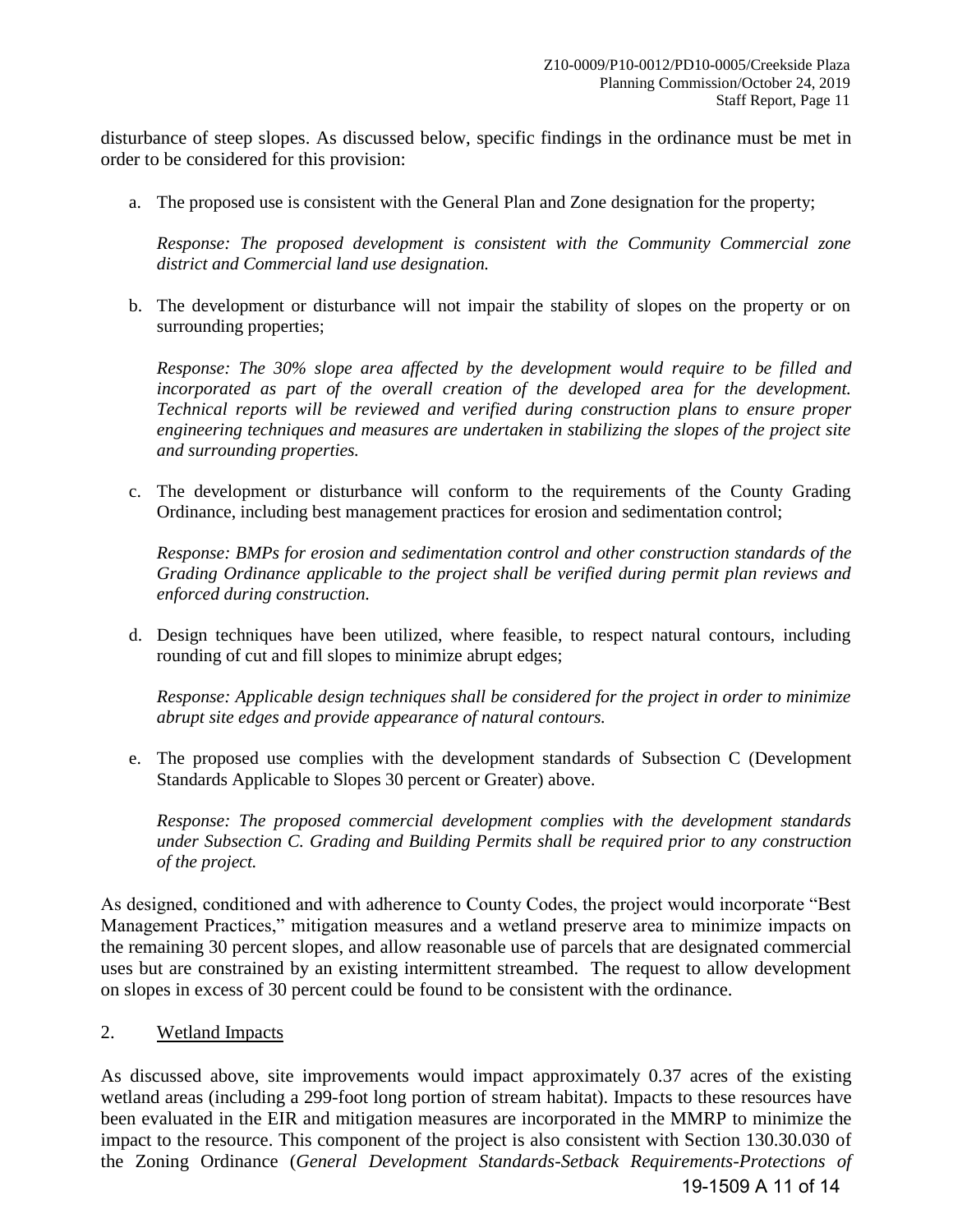*Wetland and Sensitive Riparian Habitat*) where the project encompasses applicable avoidance and minimization standards. Specifically, the project impact was analyzed in the Biological Resource Evaluation included in the DEIR resulting in application of mitigation measures including acquisition of a Streambed Alteration Agreement (MM BIO-2), final verification of Wetland Delineation and providing of construction details that impact the wetland through the Section 404 Permit Process (MM BIO-3), and obtain Water Quality Certification through Section 401 Process from the Regional Water Quality Board.

The balance of the wetland area is preserved and protected within Open Space Lot A. As incorporated into project design, retaining walls would be installed delineating the limits of development and establishing varying buffers to the wetland area. The open space lot would be protected in perpetuity by creating a conservation easement with a third-party conservator, who would hold the easements and ensure that the conditions of the United States Army Corps of Engineers (USACE) permit and the easement are enforced. A mechanism for the management of the preserved area would be established by the applicant to collect common area fees from all the tenants, which will fund an account to be used specifically for maintenance and inspection of the conservation easement.

## 3. Oak Resource Impacts

As analyzed in the EIR, the project is anticipated to impact a total of 0.42 acres of the existing 0.78 acre oak canopy. This amount of impacted canopy was similar to the affected canopy in the rescinded version of the project which was not able to meet the retention requirements under the provisions of General Plan Policy 7.4.4.4 Option A that was in effect at that time. With the recent adoption and application of the Oak Resource Management Plan (ORMP), the proposed project would be able implement the proposed development and mitigate for the affected oak resources. Specifically, application of Mitigation Measure MM BIO-5 shall require the applicant to update the oak resource technical report used for the analysis in the DEIR to be consistent with the ORMP, which is implemented under Section 130.39 of the Zoning Ordinance. The report shall identify the percentage of impacted oak woodland subject to specific mitigation requirements including payment of in-lieu fee, off-site deed restriction or conservation easement acquisition, or on-site replanting. The mitigation measure shall be enforced prior to issuance of building permit.

## 4. Air Quality Impacts/Greenhouse Gas

Analysis of the project's air quality impacts includes determination of the consistency with applicable air quality plan, violation of air quality standards, and the level of increase of criteria pollutant. The nature of the impacts would involve both construction (e.g. site improvements associated with grading and construction of the complex) and operational (e.g operation of proposed office, retail, and restaurant) aspects of the project. Technical analysis of the project involved review of applicable Air Quality Management District (AQMD) standards, generation of estimated emissions using CalEEMod, and review vehicular traffic trips generated by the project. The DEIR concluded that construction related impacts were deemed potentially significant, which would be minimized to less than significant application of AQMD Rule 223-1(Fugitive Dust Plan) recommended as Mitigation Measure MM AIR-2.

Greenhouse Gas (GHG) emissions were also evaluated for the project utilizing screening standards based on the Sacramento Metro Air Quality Management District (SMAQMD) protocols. As concluded in the DEIR, impacts from GHG were determined to be less than significant.

19-1509 A 12 of 14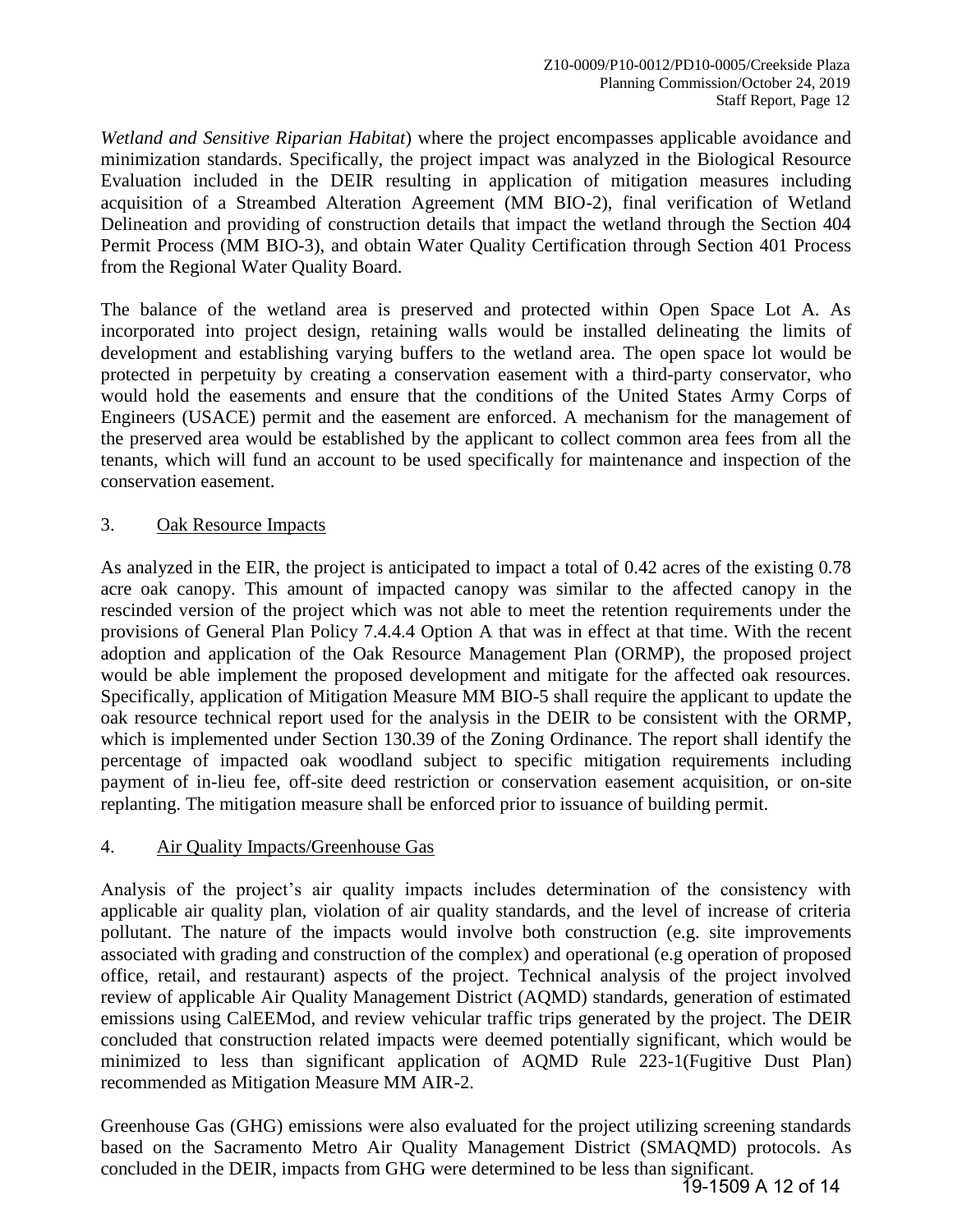## 5. Traffic and Circulation

Traffic and Circulation impacts were evaluated based on a Traffic Impact Analysis (TIA) submitted for the project. The TIA evaluated the traffic conditions (LOS) at 11 existing intersections and three roadway segments primarily along Missouri Flat Road. Traffic conditions reviewed for the project includes verification of Level of Service, Traffic Volume, Traffic Signal Warrants, and Intersection Queues at signalized intersections. The project was also reviewed for consistency with infrastructure needs including bus stop siting, bicycle lane, and pedestrian paths. As discussed in the DEIR, the project was reviewed for consistency with the applicable standards of the Traffic and Circulation Element policies involving Measures Y and E.

Impacts associated with the generation of new vehicular trips have been determined to contribute to unacceptable traffic operations under Existing Plus Project conditions and 2035 plus Project conditions and are considered potentially significant. Application Mitigation Measure MM TRANS-1, which requires payment of Traffic Impact Mitigation (TIM) fees, has been identified as the appropriate measure to reduce the impact to less than significant.

The generated vehicular trips have also been reviewed for potential impacts to mid-afternoon traffic operations in the immediate area, in particular during school operation hours. As determined, the mid-afternoon traffic conditions in the Existing plus Project and the 2035 scenarios would not result in unacceptable intersection Level of Service or satisfaction of traffic signal warrants. Impacts would be less than significant.

Project design was analyzed for potential substantial increase of hazards and incompatible uses. The design was reviewed against the County's Traffic Impact Study Guidelines and On-Site Transportation Review (OSTR) for site access and circulation, sight distance, parking as well as review of historical vehicular accidents in the area. The potential impact was considered potentially significant which can be mitigated to less than significant with application of Mitigation Measure MM TRANS-5.

#### **Conditions of Approval**

Applicable comments and standards from affected departments and agencies have been recommended as specific Conditions of Approval for the project. A copy of these comments is included in Exhibit Y.